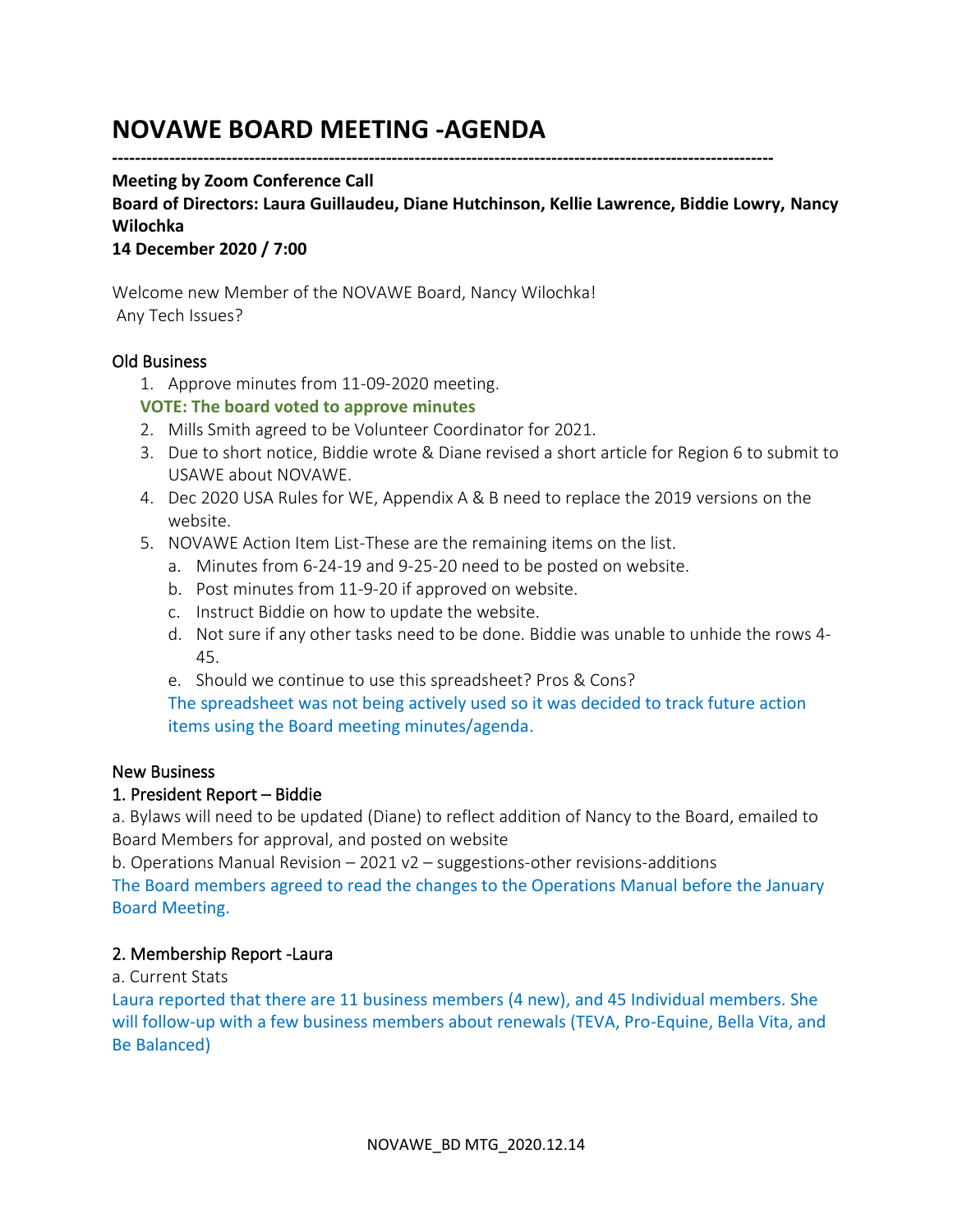Discussed whether membership needs to be a committee or move to Officer Responsibilities since the draft version of the Operations Manual has it under Officer Responsibilities. Creating a Youth Committee was also discussed but has not been decided.

The Board discussed deadlines for membership renewal and when to remove their membership. It was determined that at the end of January, they will be cutoff from member benefits but kept in the spreadsheet on the prospect list.

## **VOTE: The board voted to have membership renewal cutoff be January 31, 2021. The members who did not renew would be moved to the prospect list.**

### 3. Treasurer Report – Kellie

a. Current Stats Kellie reported that there is \$6,039.54 in the account. Upcoming expenses: April insurance payment-\$528. Events banner for ATT-\$150. We've received over \$1400 in membership, expecting about \$2000 more in membership fees to come in. All of the expenses from fun show and clinic are in. The profit for November clinic was \$117.95.

## 4. Secretary Report – Debbie

Nancy will be taking over the role of Secretary. Debbie will write the November Monthly Report.

#### 5. Marketing/Publicity Report – Diane

Diane said that the Rounding Post for December was completed. The next Spotlight will be on Mary Flood. Diane is open to suggestions about future articles.

## 6. Events Report – Biddie

a. The following events organized by NOVAWE have been scheduled (Frying Pan Park- waiting on contracts)

March 27 WE Clinic with Allison Reed at Frying Pan Farm Park April 24 WE Clinic with Melissa Smith at Blue Top Farm May 22 WE Schooling Show at Frying Pan Farm Park- Dr. Jill Malone June 26 WE Clinic with Melissa Smith at Blue Top Farm August 7 WE Event with Allison Reed (location to be determined) October 23 Fall Fun Fest Show at Frying Pan Farm Park November 7 WE Schooling Show at Frying Pan Farm Park

b. Biddie has started discussion with Suzanne Liscouski about a clinic. Does anyone else have a request for an event for 2021?